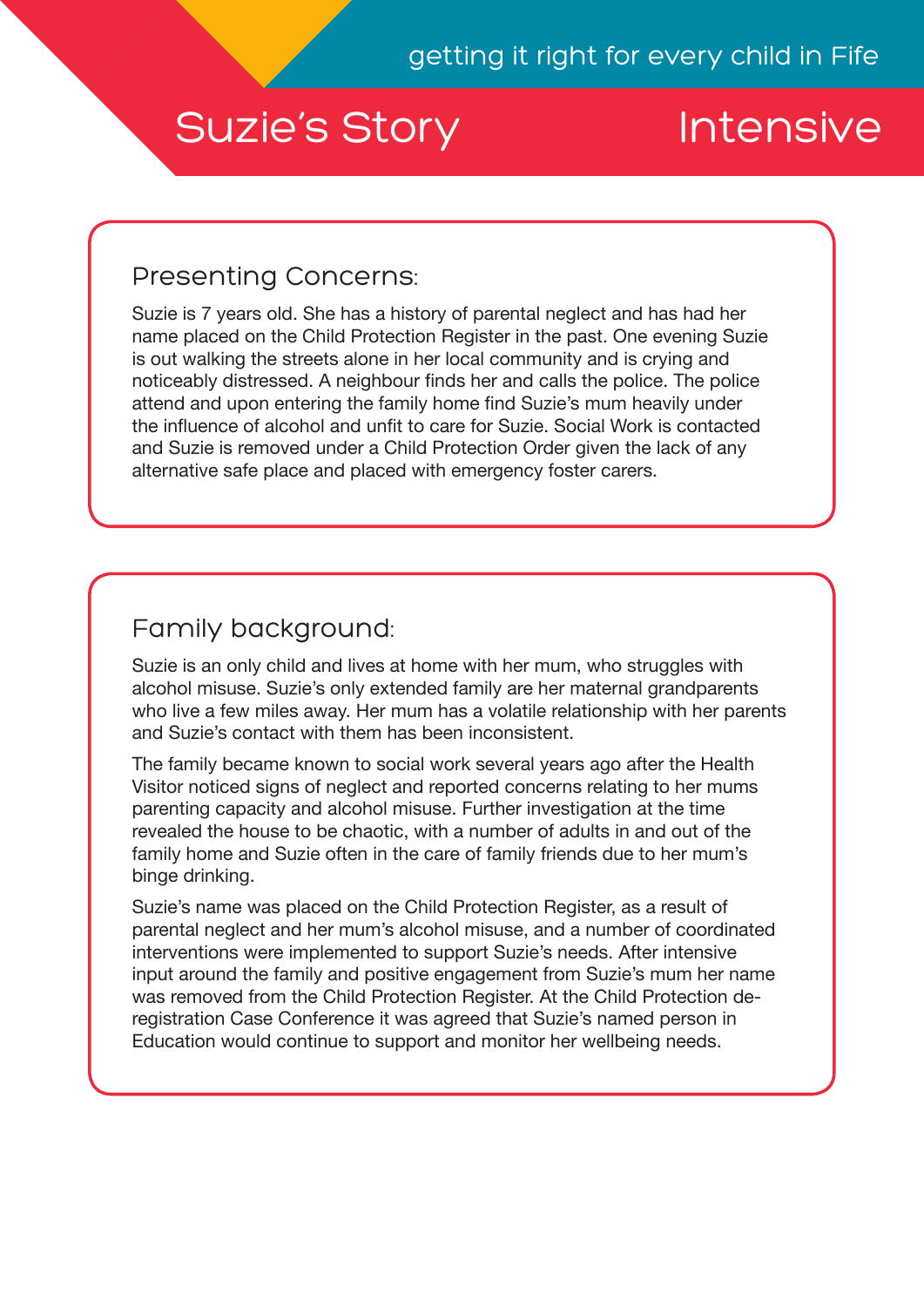#### Response:

Following the Child Protection Order and Suzie's removal from her mums care, the allocated Social Worker invited the Named Person, Suzie's Mum and other relevant professionals to attend the 72 hour Planning Meeting where agreement was reached to create a Childs Plan to coordinate the necessary support work.

The following action were agreed under the Child Plan:

- A Child Health Assessment requested
- A Parent Capacity Assessment to be undertaken
- Suzie's mum to be referred to Addiction Services
- Social Work to assess the wider family supports requirements
- Contact arrangement agreed
- Education to support with practical arrangements regarding school transport and in-school support - Named Person in school to support regular communication with foster carers
- Allocated Social Worker designated as the Lead Professional for the Childs Plan
- Continued close monitoring of Suzy's wellbeing needs

A review date (6 week review) was set to monitor progress against the Child's Plan outcomes.